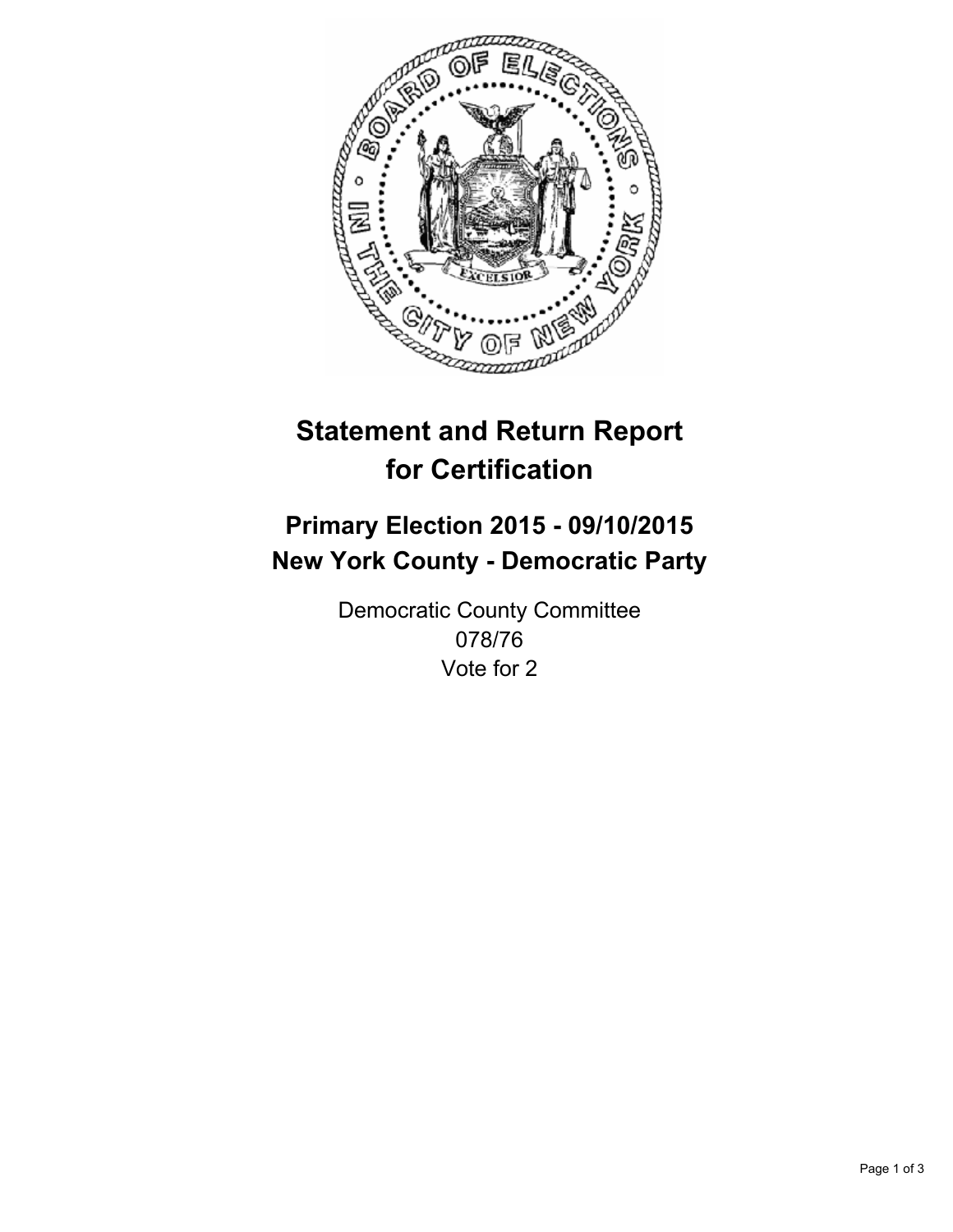

#### **Assembly District 76**

| <b>PUBLIC COUNTER</b>                                    | 28 |
|----------------------------------------------------------|----|
|                                                          |    |
| ABSENTEE/MILITARY                                        | 3  |
| AFFIDAVIT                                                | 0  |
| <b>Total Ballots</b>                                     | 31 |
| Less - Inapplicable Federal/Special Presidential Ballots | 0  |
| <b>Total Applicable Ballots</b>                          | 31 |
| PAULINE DANA-BASHIAN                                     | 16 |
| <b>HENRY POMERANTZ</b>                                   | 9  |
| <b>NANCY PURNELL</b>                                     | 6  |
| <b>Total Votes</b>                                       | 31 |
| Unrecorded                                               | 31 |